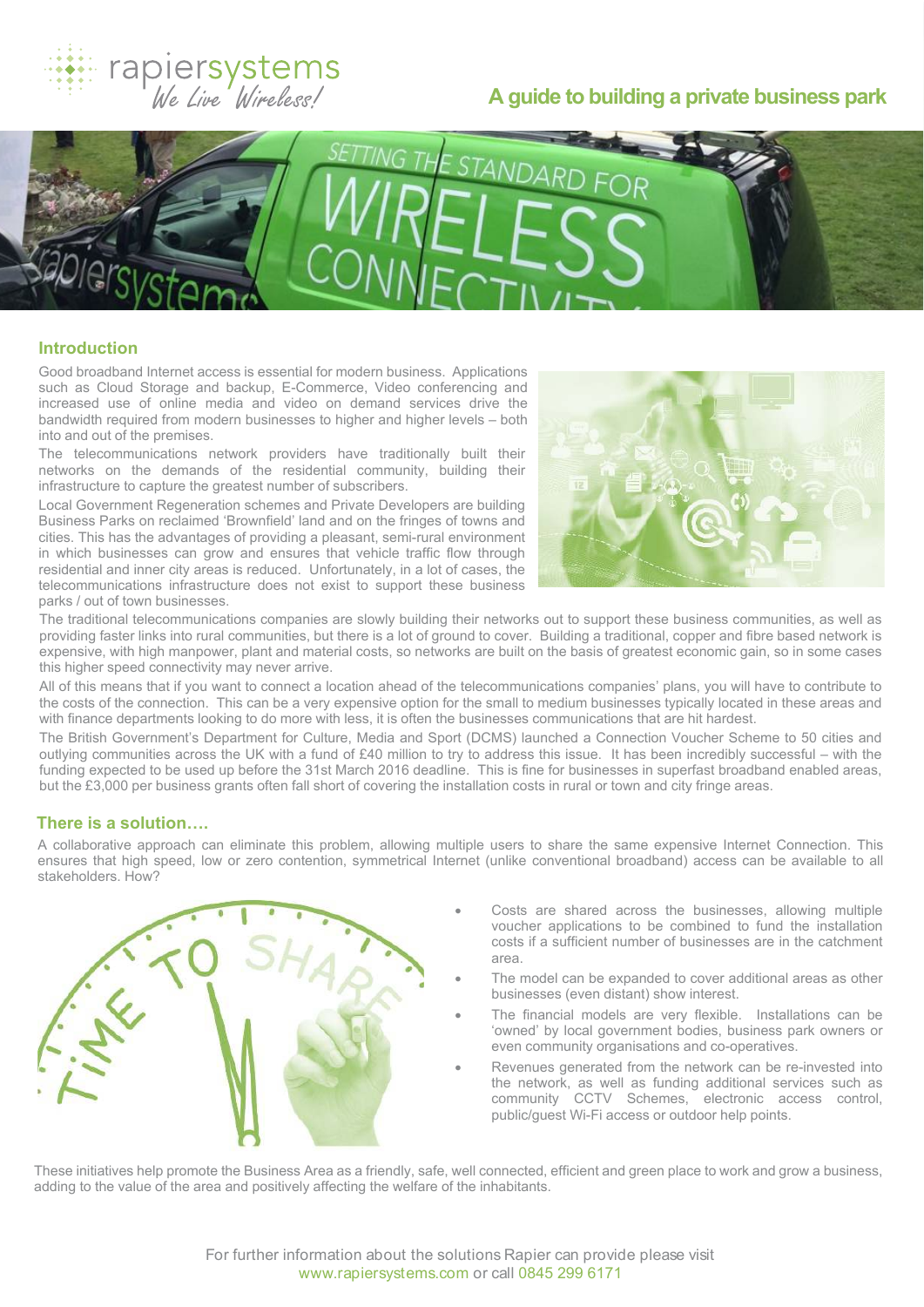

# **A guide to building a private business park**



## **How Can Rapier Help?**

Rapier Systems design high speed, rapidly deployed, radio systems based on Telecommunications Grade wireless hardware. We can work with you to take control of the communications costs and share the expensive Internet Connection across multiple businesses.



Wireless links can be built quickly and with minimal fuss and disruption to normal business operations. The subscriber units are small and discrete, and usually require no planning permission to install. Once the POP site is operational, new subscribers can be added within days.

Once established, the network is expandable and flexible. Connections can be upgraded, downgraded and relocated with ease and speed. As new customers come online, the network can expand in size and reach, growing organically with local demand.

Other applications such as CCTV can be added, providing safety and security to residents, without high communications costs and "socially aware" Guest Wi-Fi can be provided, providing local businesses with valuable marketing and presence information.

One structure in the area (usually the tallest) is nominated the 'Point Of Presence' or 'POP Site'. This needs a good field of view of the subscriber buildings. We then arrange for an Internet Connection to be installed at this location. If correctly publicised and dimensioned, the combined value of the Broadband Connection Vouchers will often cover the cost of this installation.

A Point to Multipoint (PtMP) transmitter is installed onto the POP, typically providing a service over a 90 degree sector, with distances up to 2 kilometres. Subscribers in this sector can receive a symmetrical data service of 30Mbps or more. Multiple transmitters can be deployed for different areas or if subscriber density exceeds the capacity of the transmitter.

If higher speeds are required, they can be provided by Point to Point (PtP) links with speeds of up to 2Gigabits (Gbps). These are usually deployed for private business to business connections.





#### **In Summary**

- · Lower Cost than Traditional Telecoms
- **Tailored Service**
- · Rapid Installation Time
- **Fast Issue Resolution**
- · Greater Flexibility
- · The Ability to Own (not lease) Your Network
- Simple to Upgrade (as little as 24 hours)
- Available Now Not when someone else feels like it!

For more information on all of these applications and to arrange a feasibility study, please call Rapier Systems on 0845 299 6171